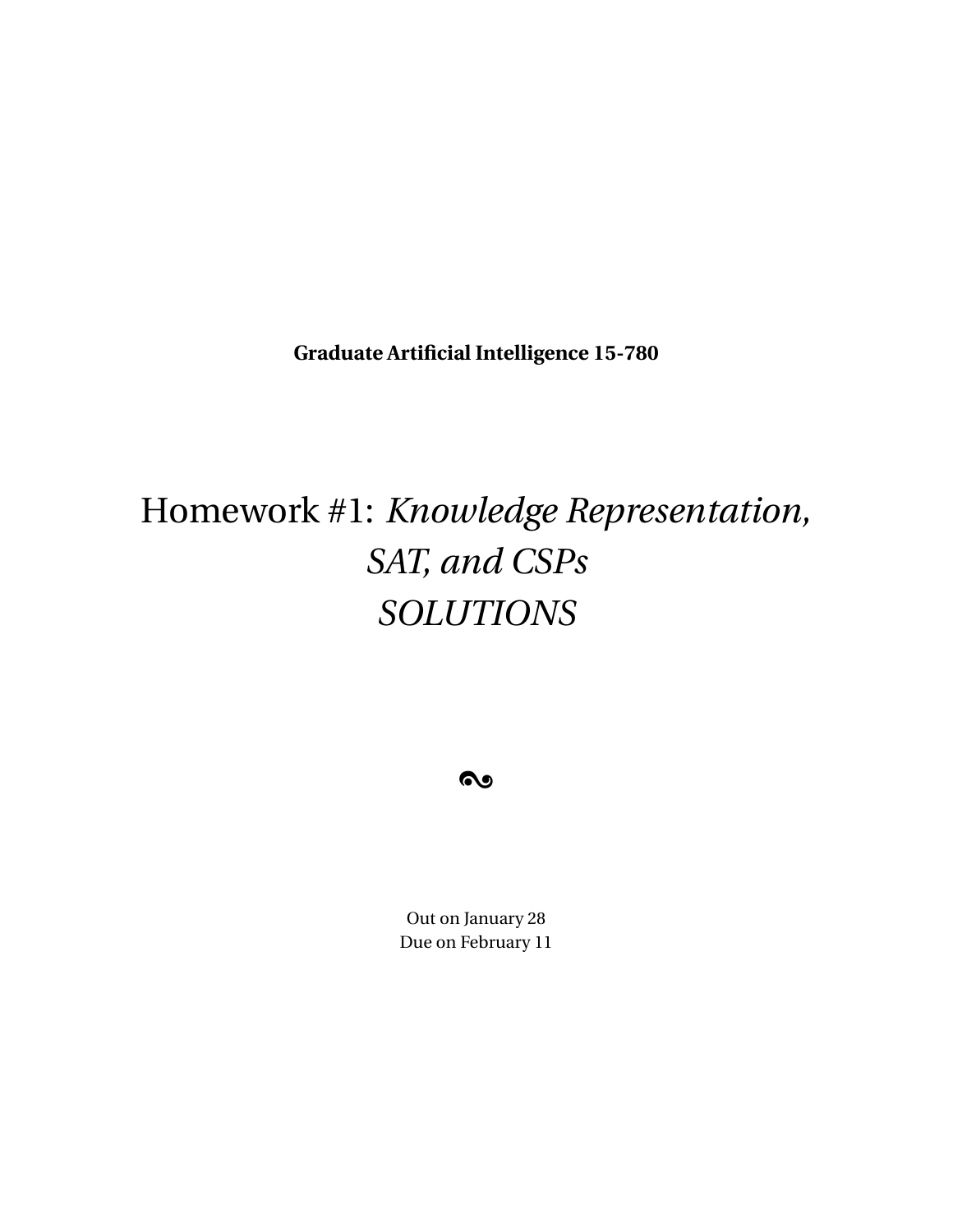# **Problem 1: Knowledge Representation [20 pts.]**

In the not too distant future, a team of three CoBots is devising to split up delivering mail to NSH and GHC. Here are some possible rules for their deliveries:

- a) CoBot A delivers mail to NSH and CoBot B does not deliver mail to NSH and either CoBot C delivers mail to GHC or CoBot B does not deliver mail to GHC.
- b) If CoBot B delivers mail to NSH then CoBot C delivers mail to both NSH and GHC and CoBot A delivers mail to either NSH or GHC.
- c) If CoBot B delivers mail to NSH, it is necessary that CoBot A delivers mail to GHC and CoBot C delivers mail to NSH.
- d) If CoBot A delivers mail to NSH then CoBot C delivers mail to either NSH or GHC and either CoBot B does not deliver mail to GHC or CoBot A delivers mail to NSH.
- Q1. Encode statements (a)-(d) in propositional logic using the following literals: **5 pts.**

A: Cobot A delivers mail to NSH B: Cobot A delivers mail to GHC C: Cobot B delivers mail to NSH D: Cobot B delivers mail to GHC E: Cobot C delivers mail to NSH F: Cobot C delivers mail to GHC

## **—SOLUTIONS—**

(a) 
$$
A \land \neg C \land (F \lor \neg D)
$$
  
\n(b)  $C \implies E \land F \land (A \lor B)$   
\n(c)  $C \implies B \land E$   
\n(d)  $A \implies (E \lor F) \land (\neg D \lor A)$ 

Q2. Transform the statements you just wrote to Conjunctive Normal Form (CNF). **5 pts.**

#### **—SOLUTIONS—**

(a) Already in CNF (b) (¬*C* ∨*E*)∧(¬*C* ∨*F*)∧(¬*C* ∨ *A* ∨*B*) (c ) (¬*C* ∨*B*)∧(¬*C* ∨*E*) (d) ¬*A* ∨*E* ∨*F*

Q3. Decide whether each rule is satisfiable, unsatisfiable and/or valid. Give informal proofs as necessary. **5 pts.**

1.  $A \implies \neg A$ 2.  $(A \implies B) \implies (\neg B \implies \neg A)$ 3.  $(A \implies B) \implies ((A \land C) \implies B)$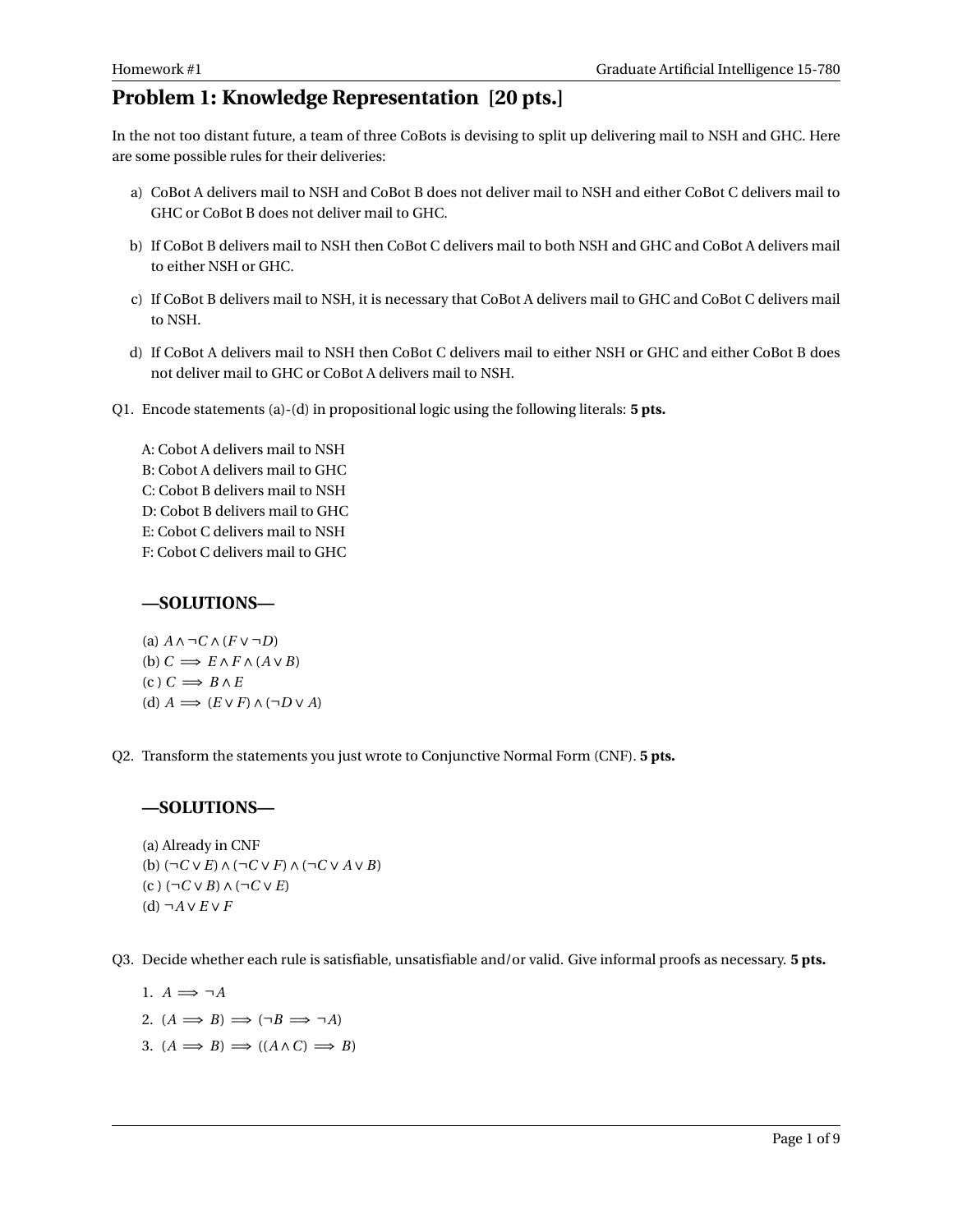#### **—SOLUTIONS—**

1. Satisfiable. If A is false, then false  $\implies$  true and since anything can follow from a false premise, the implication is true. You can also see this by the truth table for implication. Finally, another way to see this is to write out the CNF: (¬*A* ∨ ¬*A*) which reduces to ¬*A* which is satisfiable when *A* is false. However, the statement is not valid for a variety of reasons. One way to see this is that assigning the value A=true makes it false.

2. Valid and satisfiable. A statement and its contrapositive are logically equivalent.

3. Valid and satisfiable. Just write expand a bit.  $(A \implies B) \implies ((A \land C) \implies B)$  is equivalent to  $(\neg A \lor B) \implies$ (¬(*A* ∧*C*)∨*B*)) which is equivalent to ¬(¬*A* ∨*B*)∨(¬*A* ∨ ¬*C* ∨*B*) which reduces to (*A* ∧ ¬*B*)∨(¬*A* ∨ ¬*C* ∨*B*). Set C to false and the model can be satisfied. To prove validity, continue conversion to CNF. You will get  $(A \vee \neg A \vee \neg C \vee B) \wedge (\neg B \vee \neg A \vee \neg C \vee B)$  which evaluates to true.

Q4. In class you learned about parse trees and converting a formula into CNF. Consider the formula:

$$
(A \wedge B) \vee (C \wedge D) \tag{1}
$$

The naive way to convert this into CNF is to use distributivity to obtain:

$$
(A \lor C) \land (A \lor D) \land (B \lor C) \land (B \lor D)
$$
\n<sup>(2)</sup>

Notice that every time that distributivity is applied the formula size doubles. In fact, this distributivity algorithm for converting formulas to CNF leads to exponential blow up in size. However, in practice you can solve the problem of generating CNF with much less space using the Tseitin transformation. The Tseitin transformation produces an equation that grows only linearly with the size of the input. The idea is to transform your formula into a CNF formula that is equisatisfiable (equivalently satisfiable but not identical) to your original formula.

Here is the algorithm for the Tseitin Transformation:

- (1) Introduce temporary variables for each non-atomic sub-formula of your original formula. If  $X = YZ$ where *Y* and *Z* are literals and ? is a boolean connective, then *X* is a sub-formula of your original formula.
- (2) Assert that  $X = Y^2Z$  is equivalent to  $X \leftrightarrow Y^2Z$ . The  $\leftrightarrow$  sign here represents logical equivalence:  $(X \rightarrow$ *Y* ?*Z*) ∧ (*Y* ?*Z* → *X*).
- (3) Convert  $X \leftrightarrow Y$ ? *Z* to CNF.
- (4) "And" all the  $X \leftrightarrow Y^2Z$  CNF formulas together, as well as your original formula transformed with the temporary variables, to come up with the final CNF statement.

Example: Apply the Tseitin Transformation to  $(a \land b) \lor ((c \lor d) \land e)$ .

First, introduce the temporary variables *x*,*y*,*z* for the sub-formulas.

$$
x = (a \land b)
$$

$$
y = (c \lor d)
$$

$$
z = (y \land e)
$$

Assert a logical equivalence statement for each temporary variable.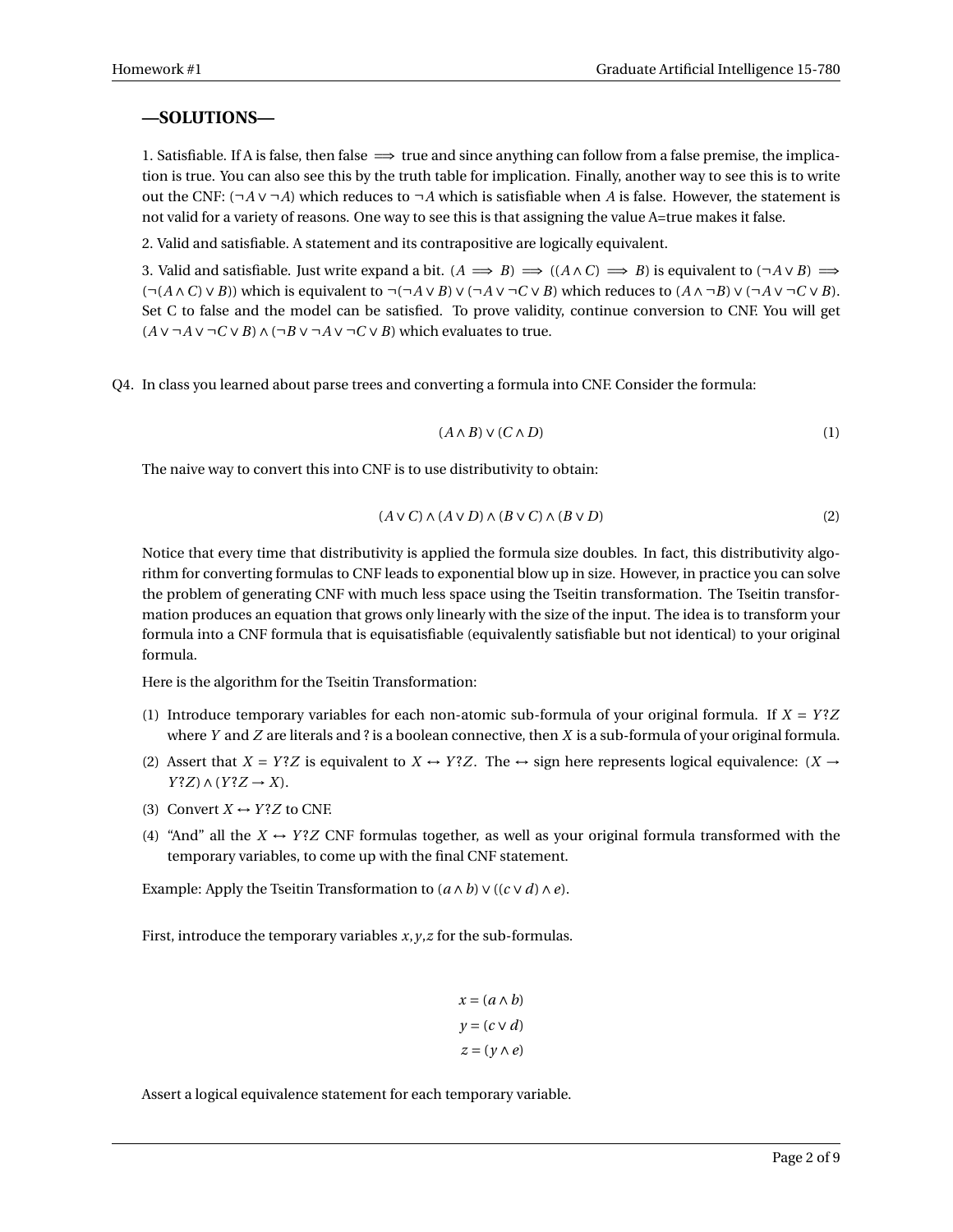$x \leftrightarrow (a \land b)$  $y \leftrightarrow (c \vee d)$ *z* ↔ (*y* ∧*e*)

Converting these equations to CNF yields:

(¬*x* ∨ *a*)∧(¬*x* ∨*b*)∧(¬*a* ∨ ¬*b* ∨ *x*) (¬*y* ∨*c* ∨*d*)∧(¬*c* ∨ *y*)∧(¬*d* ∨ *y*) (¬*z* ∨ *y*)∧(¬*z* ∨*e*)∧(¬*y* ∨ ¬*e* ∨ *z*)

The original formula transformed into the temporary variables is:

(*x* ∨ *z*)

Finally, "and" all of these CNF formulas and the original formula together to get the final equisatisfiable CNF:

 $(\neg x \lor a) \land (\neg x \lor b) \land (\neg a \lor \neg b \lor x) \land (\neg y \lor c \lor d) \land (\neg c \lor y) \land (\neg d \lor y) \land (\neg z \lor y) \land (\neg z \lor e) \land (\neg y \lor \neg e \lor z) \land (x \lor z)$ 

Question: Perform the Tseitin transform on the following formulas. **Show your work step by step as in the example. First, define the temporary variables. Second, show the logical equivalences being asserted. Third, show the logical equivalences in CNF. Finally, show the final answer. Solutions that do not explicitly show these four steps will NOT receive full credit**. **5 pts.**

1. (*a* ∨*b*)∧((*c* ∨*d*)∨*e*)

#### **—SOLUTIONS—**

Let *x* = *a* ∨*b y* = *c* ∨ *d* 

*z* = *y* ∨*e*

Converting to implications we get:

 $x \leftrightarrow (a \vee b)$  $y \leftrightarrow (c \vee d)$ *z* ↔ (*y* ∨*e*)

This means we have:

 $x \implies (a \vee b)$  $(a \vee b) \implies x$  $y \implies (c \vee d)$  $(c \vee d) \implies y$  $z \implies (y \vee e)$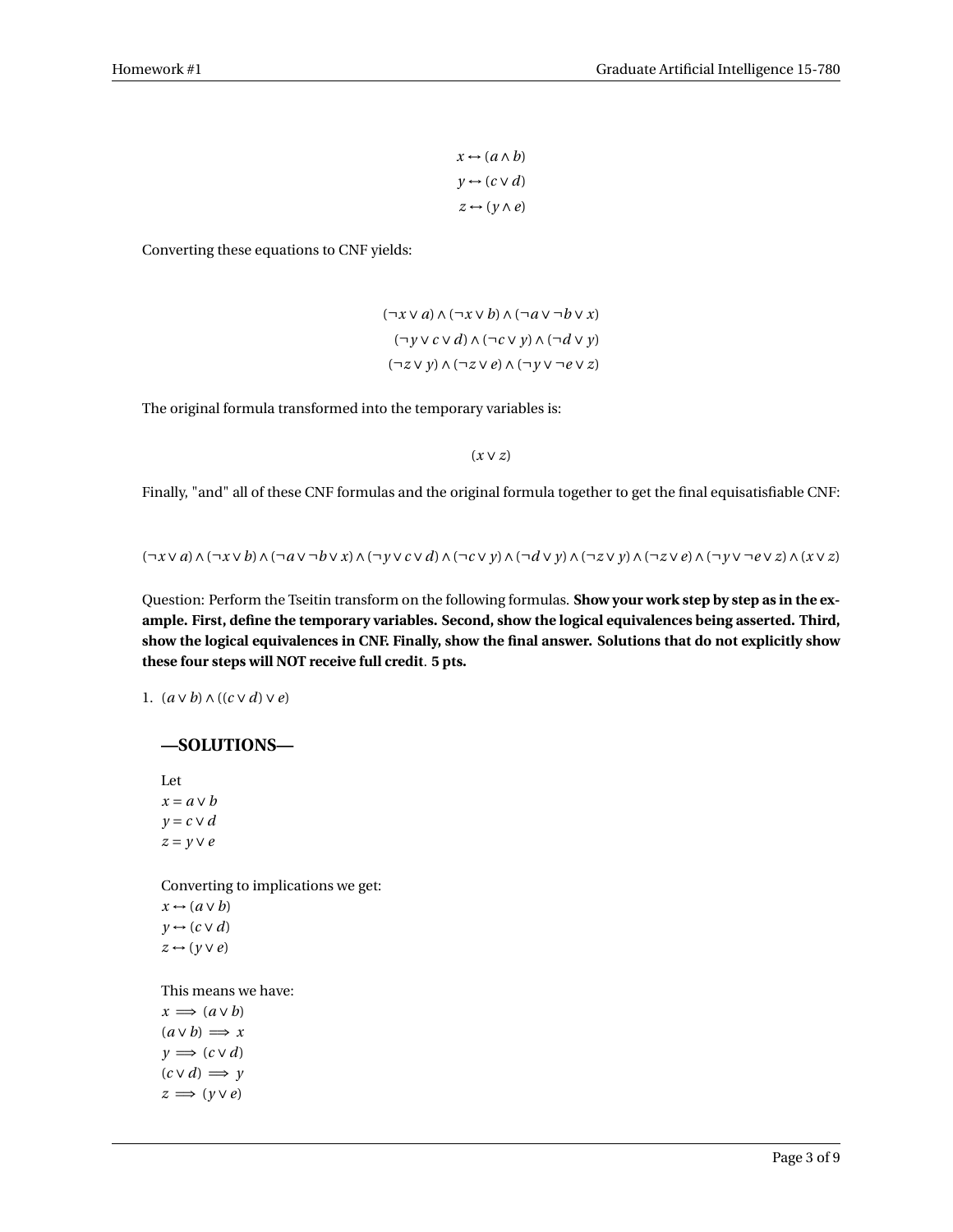$(y \vee e) \implies z$ 

Converting each to CNF we have: (¬*x* ∨ *a* ∨*b*) (¬*a* ∨ *x*)∧(¬*b* ∨ *x*) (¬*y* ∨*c* ∨*d*) (¬*c* ∨ *y*)∧(¬*d* ∨ *y*) (¬*z* ∨ *y* ∨*e*) (¬*y* ∨ *z*)∧(¬*e* ∨ *z*)

Finally, we "and" everything together with the original statement  $F = x \land z$  to get:  $(\neg x \vee a \vee b) \wedge (\neg a \vee x) \wedge (\neg b \vee x) \wedge (\neg y \vee c \vee d) \wedge (\neg c \vee y) \wedge (\neg d \vee y) \wedge (\neg z \vee y \vee e) \wedge (\neg y \vee z) \wedge (\neg e \vee z) \wedge (x \wedge z)$ 

2. (*a* ∧*b*)∨((*c* ∧*d*)∨*e*)

# **—SOLUTIONS—**

Let *x* = *a* ∧*b y* = *c* ∧*d z* = *y* ∨*e*

Converting to implications we get:

 $x \leftrightarrow (a \land b)$  $y \leftrightarrow (c \land d)$ *z* ↔ (*y* ∨*e*)

This means we have:

 $x \implies (a \land b)$  $(a \land b) \implies x$  $y \implies (c \land d)$  $(c \wedge d) \implies y$  $z \implies (y \vee e)$  $(y \vee e) \implies z$ 

Converting each to CNF we have:

(¬*x* ∨ *a*)∧(¬*x* ∨*b*) (¬*a* ∨ ¬*b* ∨ *x*) (¬*y* ∨*c*)∧(¬*y* ∨*d*) (¬*c* ∨ ¬*d* ∨ *y*) (¬*z* ∨ *y* ∨*e*) (¬*y* ∨ *z*)∧(¬*e* ∨ *z*)

Finally, we "and" everything together with the original statement  $F = x \vee z$  to get:  $(\neg x \lor a) \land (\neg x \lor b) \land (\neg a \lor \neg b \lor x) \land (\neg y \lor c) \land (\neg y \lor d) \land (\neg c \lor \neg d \lor y) \land (\neg z \lor y \lor e) \land (\neg y \lor z) \land (\neg e \lor z) \land (x \lor z)$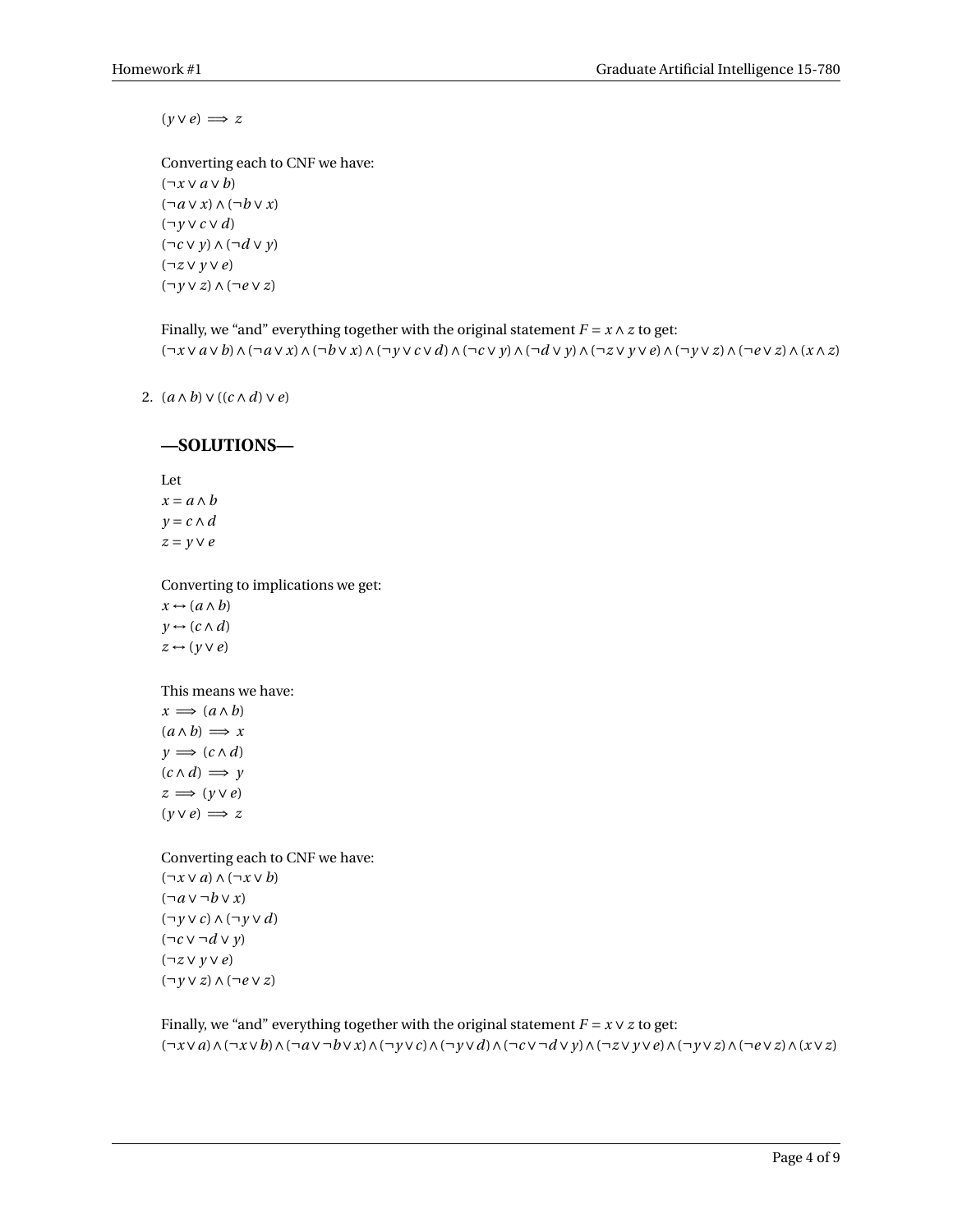# **Problem 2: FOL [20 pts.]**

Consider the following knowledge base, where we show two statements in English and two statements in first-order logic (FOL).

- a) All CatBot robots make electronic beeping noises at night.
- b)  $∀x∀y(Have(x, y) ∧ Real_C{at(y) ⇒ ¬∃z(Have(x, z) ∧ Mice(z))}.$
- c) Light sleepers do not have anything which makes electronic beeping noises at night.
- d) Susie has either a real cat or a CatBot robot.
- e) Conclusion: *Light\_Sleeper*(*Susie*)  $\Rightarrow \neg \exists z (Have(Susie, z) \land Mice(z))$

(a) Write the statements 1, 3, 4 as well-formed formulas (wff) in FOL using predicates:  $CatBot_Robot(x)$ ,  $Have(x, y)$ ,  $Make\_Noise(x)$ ,  $Real\_Cat(x)$ ,  $Light\_sleeper(x)$  and statement 2, and conclusion 5 in English. **5 pts.**

## **—SOLUTIONS—**

statement a) ∀*xC atB ot*\_*Robot*(*x*) =⇒ *M ake*\_*Noi se*(*x*) statement b) Anyone who has any real cats will not have any mice. statement c.)  $\forall$ *xLight\_Sleeper*(*x*)  $\implies \neg \exists$ *y*[*have*(*x*, *y*) ∧ *Make\_Noise*(*y*)] statement d.) ∃*xhave*(*Susi e*,*x*)∧(*Real*\_*cat*(*x*)∨*C atB ot*\_*r obot*(*x*)) statement e.) If Susie is a light sleeper, then Susie does not have any mice.

We will now prove the conclusion using the resolution inference rule, for which you need to carefully carry the following steps.

(b) Transform each wff by introducing variables instead of existential quantifiers (i.e., simple skolemize), and rewrite all the clauses in CNF (as shown on pg 345-346 of Russell/Norvig) **5 pts.**

## **—SOLUTIONS—**

```
Rules in CNF:
1.)¬C atbot_Robot(x)∨ M ake_Noi se(x)
2.)\neg have(x, y) \lor \neg Real\_Cat(y) \lor (\neg have(x, z) \lor \neg Mice(z))3.)¬Li g ht_Sleeper (x)∨ ¬have(x, y)∨ ¬M ake_Noi se(y)
4a.)have(Susi e,C1)
4b.)Real_C at(C1)∨C atbot_Robot(C1)
5.)Conc lusi on : ¬Li g ht_Sleeper (Susi e)∨ ¬H ave(Susi e, z)∨ ¬M i ce(z)
```
Negated Conclusion: *a*.)*Li g ht*\_*Sleeper* (*Susi e*) *b*.)*H ave*(*Susi e*,*C*2) *c*.)*M i ce*(*C*2)

(c) Prove the conclusion by resolution. At this time, you should have FIVE clauses as your CNF statements, and THREE CNF clauses as your conclusion. Please refer to the clause numbers when applying the resolution rule in your proof, and number the new clauses you get when as you proceed with your resolution proof. **10 pts.**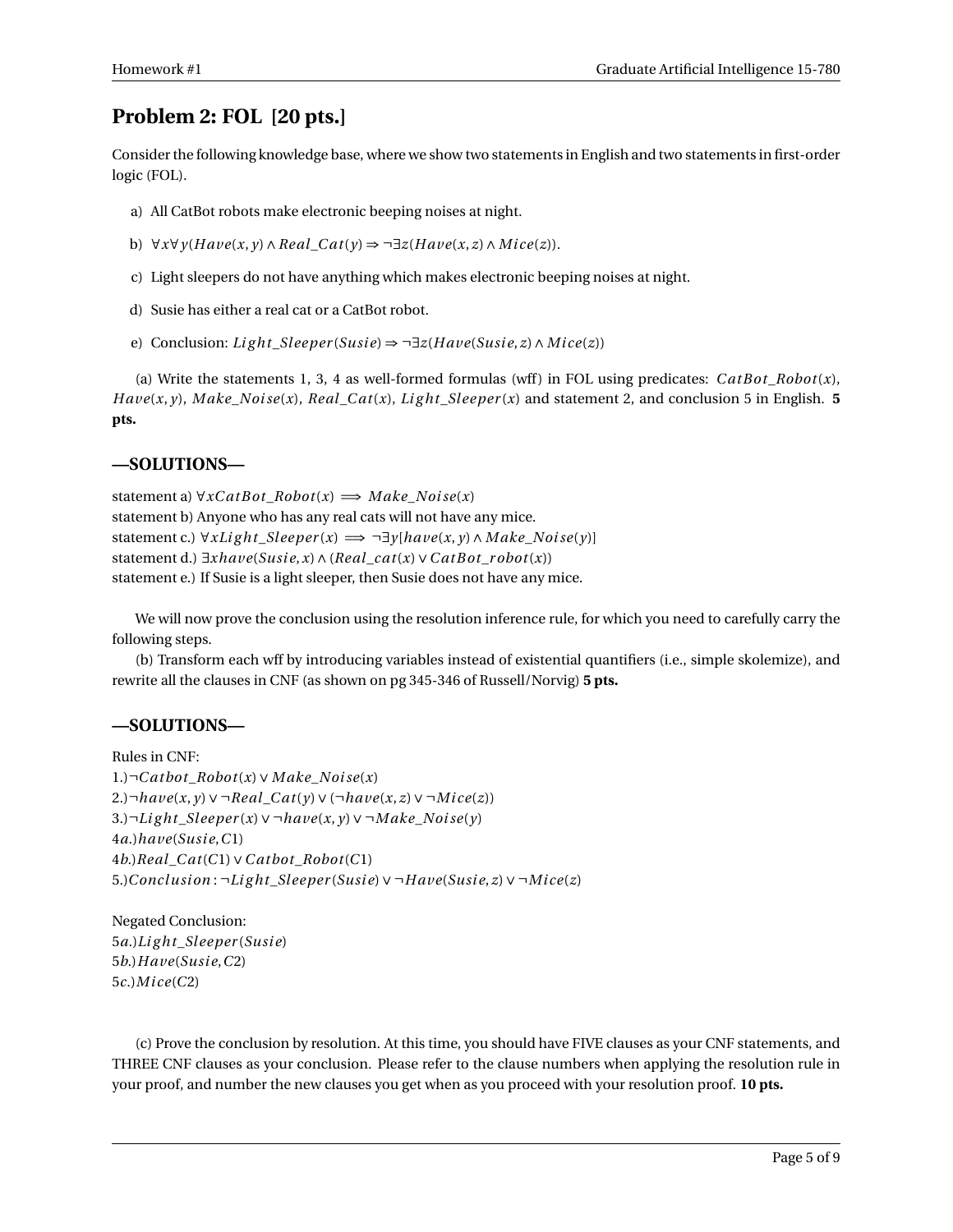## **—SOLUTIONS—**

- 6.) Resolve 1, 4b: *Real*\_*C at*(*C*1)∨ *M ake*\_*Noi se*(*C*1)
- 7.) Resolve 2, 5c: ¬*have*(*x*, *y*)∨ ¬*Real*\_*C at*(*y*)∨ ¬*have*(*x*, *z*)
- 8.) Resolve 7, 5b:  $\neg have(Susie, \gamma) \vee \neg Real\_Cat(\gamma)$
- 9.) Resolve 6, 8: ¬*have*(*Susi e*,*C*1)∨ *M ake*\_*Noi se*(*C*1)
- 10.) Resolve 4a, 9: *M ake*\_*Noi se*(*C*1)
- 11.) Resolve 3,10: ¬*Li g ht*\_*Sleeper* (*x*)∨ ¬*have*(*y*,*C*1)
- 12.) Resolve 4a, 11:  $\neg Light\_Sleeper(Susie)$
- 13.) Resolve 5a, 12: False

# **Problem 3: CSP Solver [60 pts.]**

You have recently been employed as the Chief AI Officer at a company that builds social network games. You are working on the MMORPG game code-named *WarOfDoom*. The game consists of networks of players linked together on a graph. The nodes of the graph are players and two players share a link if they are friends. In the game:

- The server assigns each player a role of either Warrior, Sorceress, Archer, or Blacksmith.
- The server needs to assign roles to players on the graph such that *no friends have the same role*.
- The server uniformly randomly chooses *N* players to hold magical *tokens*. These players must be assigned the *same role*.

Luckily, you remember lectures from Graduate Artificial Intelligence on CSPs, $^1$  so you know exactly what to do!

- 1) Formulate the problem as a constraint satisfaction problem. **5 pts.**
	- What are the variables?
	- What are the values?
	- What are the constraints?

# **—SOLUTIONS—**

The variables are the players (nodes) on the graph.

The values are the four player roles = {Blacksmith,Archer,Sorceress,Warrior}

The constraints are that all players that have a token must have the same role. Unless both friends hold tokens, friends must be assigned different roles.

- 2) Implement a basic CSP solver (from scratch!) in the language of your choice. **25 pts.**
	- Implement a basic CSP solver with backtracking search. During the tree search, perform backtracking whenever at least one constraint is not satisfied, checking for this at every node in the search tree. Also, start your tree search with all variables' values unassigned, and assign values to variables one at a time from there.

*Required:* Use the following *deterministic* ordering on the values: (1) Blacksmith, (2) Archer, (3) Sorceress, (4) Warrior. For variable selection, use the *deterministic* ordering of least to greatest vertex ID (that is, choose vertex 1 before 2, et cetera).

<sup>&</sup>lt;sup>1</sup> If you need a reminder, check out Chapter 6 of Russell & Norvig.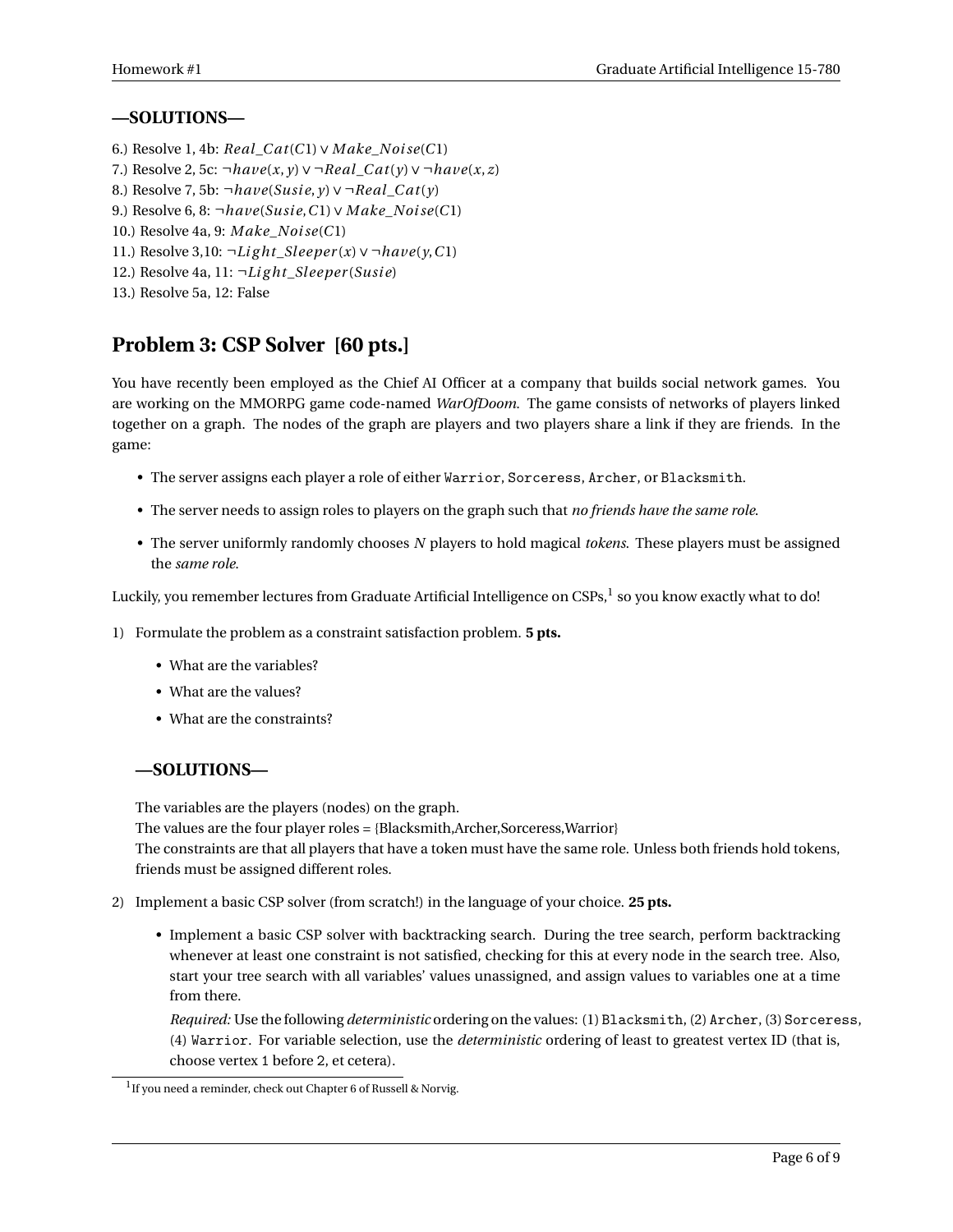- Implement the minimum remaining values (MRV)/most constrained variable heuristic. Tie-breaking is done via the deterministic ordering given above.
- Implement the least constraining variable (LCV) heuristic. Tie-breaking is done via the deterministic ordering given above.
- **Experimental Evaluation**: For each of the easy\_ test instances, run your solver in each of the following four configurations: just backtracking, backtracking and MRV (no LCV), backtracking and LCV (no MRV), and backtracking and LCV and MRV. As a table, report runtime and the number of nodes expanded.

|               | Basic       |              | Basic+MRV   |          | Basic+LCV   |              | Basic+MRV+LCV |          |
|---------------|-------------|--------------|-------------|----------|-------------|--------------|---------------|----------|
| Test Instance | Runtime (s) | <b>Nodes</b> | Runtime (s) | Nodes    | Runtime (s) | <b>Nodes</b> | Runtime (s)   | Nodes    |
| $easy_1$      | 12.345      | 12345        | $\cdots$    | $\cdots$ | $\cdots$    | $\cdots$     | $\cdots$      | $\cdots$ |
| $easy_2$      | 67.890      | 67890        | $\cdots$    | $\cdots$ | $\cdots$    | $\cdots$     | $\cdots$      | $\cdots$ |
|               |             |              |             |          |             |              |               |          |

#### **—SOLUTIONS—**

See pseudocode in AIMA on pg 215.

3) Implement backjumping. **10 pts.**

**What is backjumping?** Define the *conflict set* of a variable *V* to be all previously assigned variables that are also connected to *V* by at least one constraint. This conflict set can be maintained iteratively, as values are assigned to variables, or computed (at heavier cost) on the fly. Then, *backjumping* backtracks to the most recently assigned variable in the conflict set. You can think of backjumping as a more intelligent, accelerated form of backtracking. *For more information, see pp. 218–220 in R&N 3rd Ed., or pp. 148–149 in R&N 2nd Ed.*

We would like you to implement backjumping in your solver. Please continue using the deterministic variable ordering, value ordering, and tie-breaking from above.

**Experimental Evaluation:** For each of the easy test instances, report the node count and runtime for your backjumping-enabled solver, with MRV and LCV turned on.

#### **—SOLUTIONS—**

Question thrown out.

4) Implement forward checking. **5 pts.**

**What is forward checking?** Forward checking is a way to cut off unpromising search paths early. When assigning a value  $v_x$  to variable *X*, for all unassigned variables *Y* connected to *X*, remove all values from *Y*'s domain that are inconsistent with *X*'s value *v<sup>x</sup>* . *For more information, see pp. 217 in R&N 3rd Ed.*

We would like you to implement forward checking in your solver. Please continue using the deterministic variable ordering, value ordering, and tie-breaking from above.

**Experimental Evaluation:** For each of the easy test instances, report the node count and runtime for your forward checking-enabled solver, with MRV, LCV, and backjumping turned on. Is there anything interesting about the node counts for your solver with all of {forward checking, backjumping, MRV, and LCV} enabled versus your solver with all of {backjumping, MRV, and LCV} enabled?

## **—SOLUTIONS—**

See pg 217.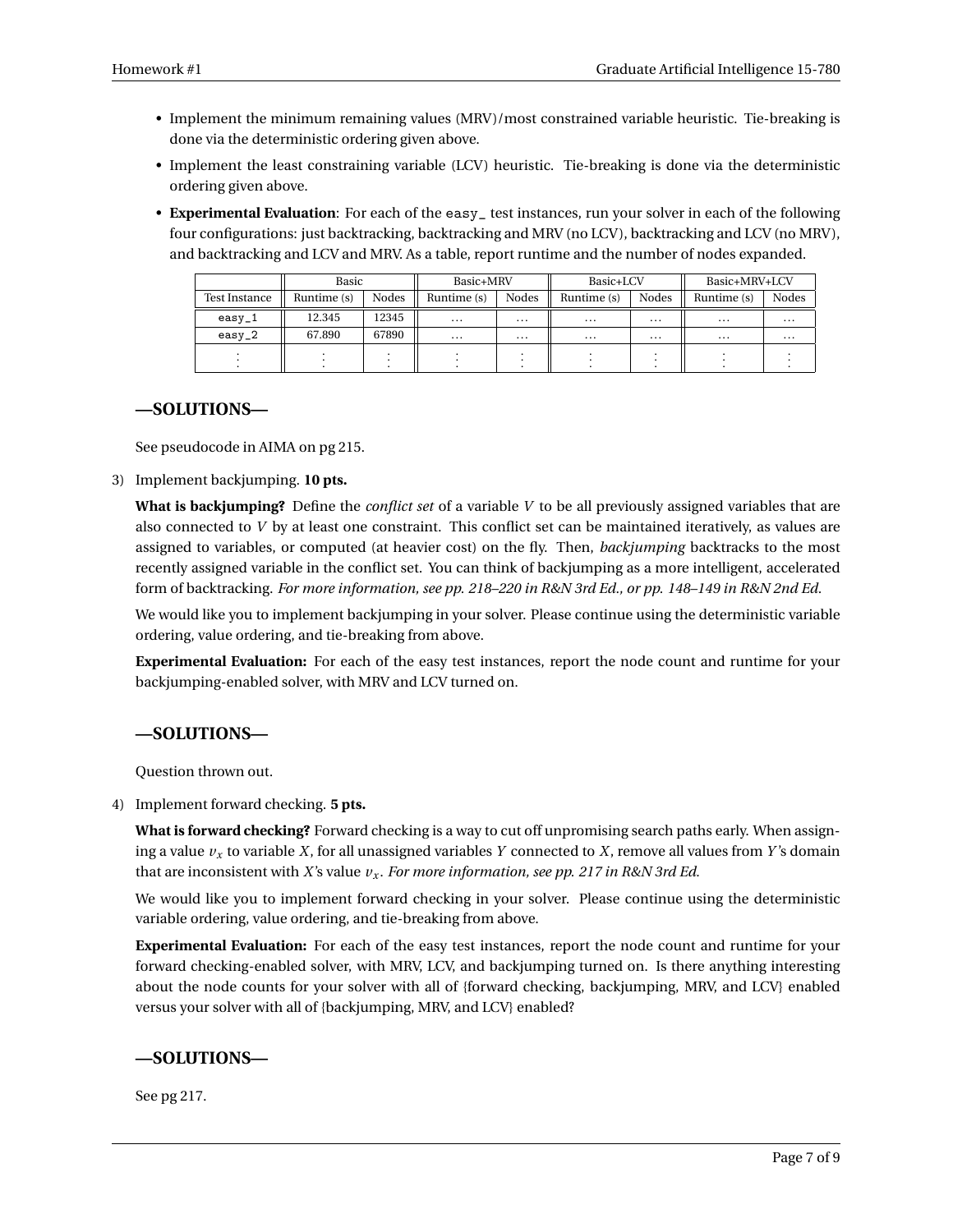5) Implement conflict-directed backjumping (CDBJ). **5 pts.**

**What is CDBJ?** We will go over conflict-directed backjumping in the SAT context in lecture, then discuss CDBJ in a CSP context in recitation on Friday! *For more information, see pp. 219-220 in R&N 3rd Ed.*

We would like you to implement conflict-directed backjumping in your solver. Please continue using the deterministic variable ordering, value ordering, and tie-breaking from above.

**Experimental Evaluation:** For each of the easy test instances, report the node count and runtime for your CDBJ-enabled solver, with MRV, LCV, and forward checking turned on.

#### **—SOLUTIONS—**

See pg 219.

6) Improve your CSP solver! **10 pts.**

*You are no longer required to use the deterministic variable and value ordering from above!*

- Improve your solver! Here is a (non-exhaustive) list of potential improvements:
	- **–** Improve your variable or value selection heuristics beyond LCV/MRV
	- **–** Leverage CDBJ to implement no-good learning
	- **–** Take the problem instances' structure into account
	- **–** Consider using arc-consistency (see, e.g., the AC-3 algorithm in the book)
	- **–** Anything else! Be creative!
- **Experimental Evaluation:** For each of the test instances, run your improved solver against the full determinstic solver (that is, the determinstic ordering on variables and values with backtracking, LCV, and MRV activated). Report your runtime and node count results in tabular form.

|                      | Basic+MRV+LCV |       | My Awesome Solver |       |  |
|----------------------|---------------|-------|-------------------|-------|--|
| <b>Test Instance</b> | Runtime (s)   | Nodes | Runtime (s)       | Nodes |  |
| easy_1               | 12.345        | 12345 | .                 | .     |  |
| $easy_2$             | 67.890        | 67890 | .                 | .     |  |
|                      |               |       |                   |       |  |
|                      |               |       |                   |       |  |

Also, make sure to tell us about your solver! What did you implement? What worked? What didn't work?

7) Turn in your code! We'd like a tarball of (a) everything needed to run your code and (b) a README file telling us how to run your code. Please name the tarball <your-andrew-id>.tgz. Submission instructions to come (we'll set up a read-only Dropbox for students).

There is a good chance we will test your code on some undisclosed instances. Please make sure your code outputs the following (on a single line to standard output):

<andrew-id> <file-input-name> <number-of-nodes> <runtime> <feasibility>

As an example, Andrew ID jqbovik's solver, run on instances test\_instance.graph, would output

jqbovik test\_instance.graph 1401 2.33 TRUE

if it found a successful solution to the instance in 2.33 seconds, expanding 1401 nodes. Conversely, it would output

jqbovik test\_instance.graph 14 0.02 FALSE

if it proved no solution could exist for the instance, using 14 nodes and 0.02 seconds.